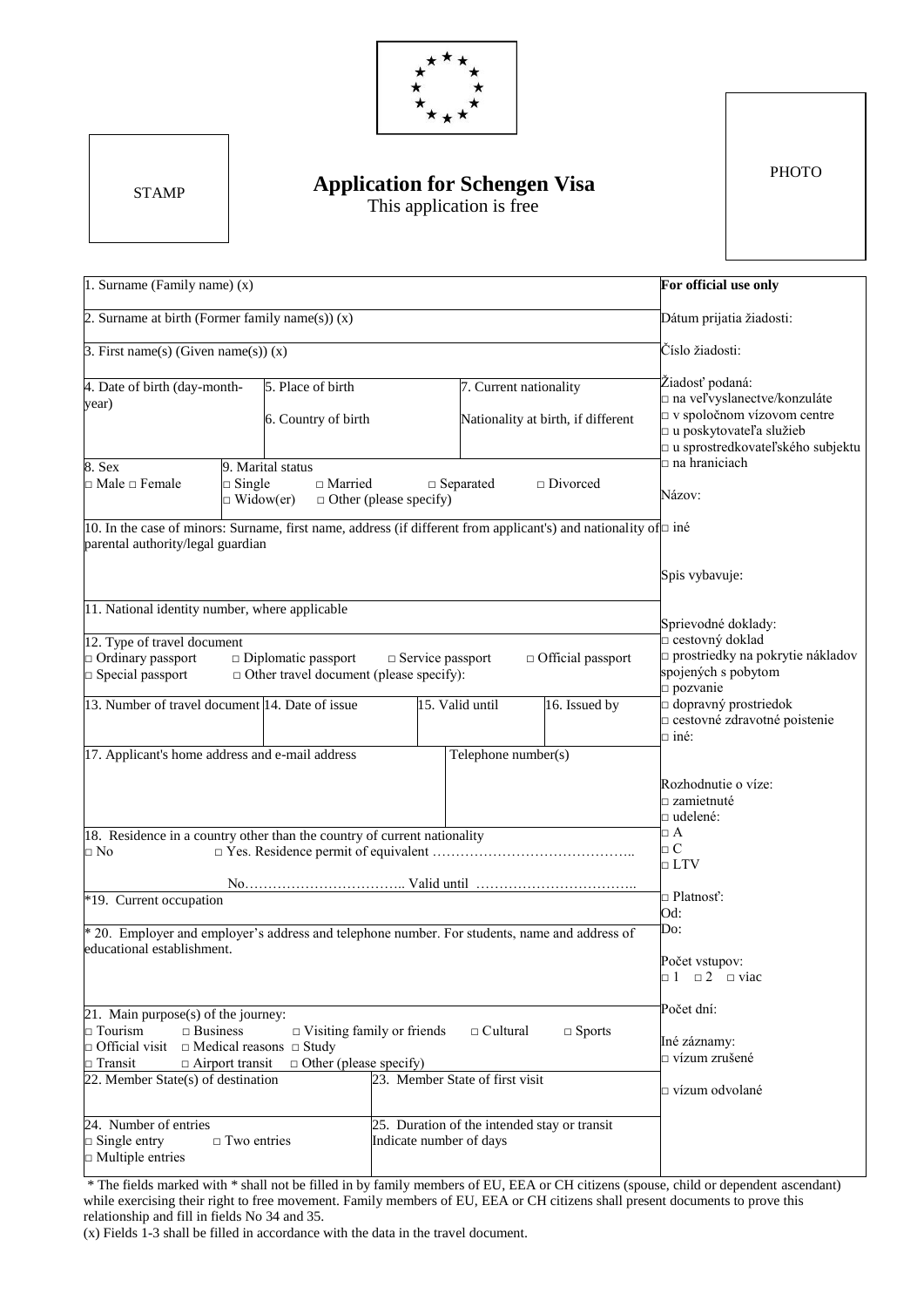| 26. Schengen visas issued during the past three years<br>$\Box$ No                    |                      |                           |                                                                                                        |  |
|---------------------------------------------------------------------------------------|----------------------|---------------------------|--------------------------------------------------------------------------------------------------------|--|
|                                                                                       |                      |                           |                                                                                                        |  |
|                                                                                       |                      |                           |                                                                                                        |  |
| 27. Fingerprints collected previously for the purpose of applying for a Schengen visa |                      |                           |                                                                                                        |  |
| □ No                                                                                  | $\Box$ Yes.          |                           |                                                                                                        |  |
|                                                                                       |                      | Date, if known            |                                                                                                        |  |
| 28. Entry permit for the final country of destination, where applicable               |                      |                           |                                                                                                        |  |
|                                                                                       |                      |                           |                                                                                                        |  |
|                                                                                       |                      |                           |                                                                                                        |  |
|                                                                                       |                      |                           |                                                                                                        |  |
| 29. Intended date of arrival in the Schengen area                                     |                      |                           | 30. Intended date of departure from the Schengen                                                       |  |
|                                                                                       |                      | area                      |                                                                                                        |  |
|                                                                                       |                      |                           |                                                                                                        |  |
|                                                                                       |                      |                           |                                                                                                        |  |
|                                                                                       |                      |                           | * 31. Surname and first name of the inviting person(s) in the Member State(s). If not applicable, name |  |
| of hotel(s) of temporary accommodation(s) in the Member State(s)                      |                      |                           |                                                                                                        |  |
|                                                                                       |                      |                           |                                                                                                        |  |
|                                                                                       |                      |                           |                                                                                                        |  |
| Address and e-mail address of inviting person(s)/hotel(s)/temporary                   |                      |                           | Telephone and telefax                                                                                  |  |
| accommodation(s)                                                                      |                      |                           |                                                                                                        |  |
|                                                                                       |                      |                           |                                                                                                        |  |
|                                                                                       |                      |                           |                                                                                                        |  |
|                                                                                       |                      |                           |                                                                                                        |  |
|                                                                                       |                      |                           |                                                                                                        |  |
|                                                                                       |                      |                           |                                                                                                        |  |
| *32. Name and address of inviting company/organisation                                |                      |                           | Telephone and telefax of                                                                               |  |
|                                                                                       |                      |                           | company/organisation                                                                                   |  |
|                                                                                       |                      |                           |                                                                                                        |  |
|                                                                                       |                      |                           |                                                                                                        |  |
|                                                                                       |                      |                           |                                                                                                        |  |
|                                                                                       |                      |                           |                                                                                                        |  |
|                                                                                       |                      |                           |                                                                                                        |  |
|                                                                                       |                      |                           | Surname, first name, address, telephone, telefax, and e-mail address of contact person in              |  |
| company/organisation                                                                  |                      |                           |                                                                                                        |  |
|                                                                                       |                      |                           |                                                                                                        |  |
|                                                                                       |                      |                           |                                                                                                        |  |
|                                                                                       |                      |                           |                                                                                                        |  |
|                                                                                       |                      |                           |                                                                                                        |  |
| *33. Cost of travelling and living during the applicant's stay is covered             |                      |                           |                                                                                                        |  |
| $\Box$ by applicant himself/herself                                                   |                      |                           | $\Box$ by a sponsor (host, company, organisation),                                                     |  |
|                                                                                       |                      |                           |                                                                                                        |  |
| Means of support                                                                      |                      |                           | $\Box$ referred to in filed 31 or 32                                                                   |  |
| $\Box$ Cash                                                                           |                      |                           | $\Box$ Other (please specify)                                                                          |  |
| □ Traveller's cheques                                                                 |                      |                           |                                                                                                        |  |
| $\Box$ Credit card                                                                    |                      |                           | Means of support                                                                                       |  |
| $\Box$ Prepaid accommodation                                                          |                      | $\Box$ Cash               |                                                                                                        |  |
| prepaid transport                                                                     |                      |                           | Accommodation provided                                                                                 |  |
|                                                                                       |                      |                           | All expenses covered                                                                                   |  |
| $\Box$ Other (please specify)                                                         |                      |                           | Prepaid transport                                                                                      |  |
|                                                                                       |                      |                           | $\Box$ Other (please specify)                                                                          |  |
|                                                                                       |                      |                           |                                                                                                        |  |
|                                                                                       |                      |                           |                                                                                                        |  |
| 34. Personal data of the family member who is an EU, EEA or CH citizen                |                      |                           |                                                                                                        |  |
| Surname                                                                               |                      |                           | First name(s)                                                                                          |  |
|                                                                                       |                      |                           |                                                                                                        |  |
|                                                                                       |                      |                           |                                                                                                        |  |
| Date of birth                                                                         | Nationality          |                           | Number of travel document of ID card                                                                   |  |
|                                                                                       |                      |                           |                                                                                                        |  |
|                                                                                       |                      |                           |                                                                                                        |  |
|                                                                                       |                      |                           |                                                                                                        |  |
| 35. Family relationship with an EU, EEA or CH citizen                                 |                      |                           |                                                                                                        |  |
| $\square$ spouse<br>$\Box$ child                                                      | $\square$ grandchild |                           | dependant ascendant                                                                                    |  |
|                                                                                       |                      |                           |                                                                                                        |  |
| 36. Place and date                                                                    |                      |                           | 37. Signature (for minors, signature of parental                                                       |  |
|                                                                                       |                      | authority/legal guardian) |                                                                                                        |  |
|                                                                                       |                      |                           |                                                                                                        |  |
|                                                                                       |                      |                           |                                                                                                        |  |
|                                                                                       |                      |                           |                                                                                                        |  |
|                                                                                       |                      |                           |                                                                                                        |  |